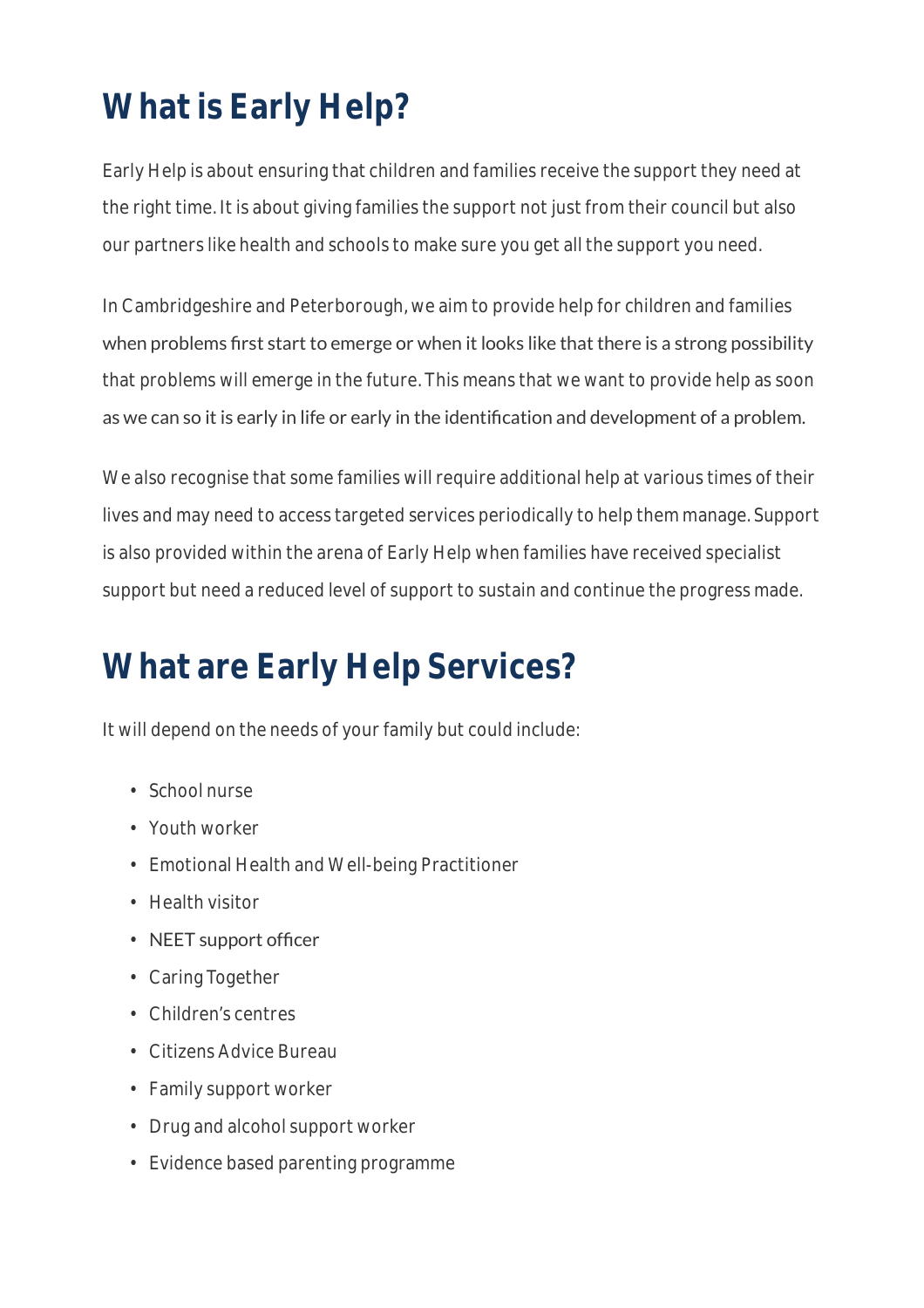## **What personal information do we collect and who is it about?**

We will collect information from you and your family to help us complete your Early Help Assessment. This is will include information about you, your child and other members of your household. We need this to enable us to do the assessment of your child and your family's needs.

This information will include:

- Name, date of birth, address and contact details
- Identifiers such as National Insurance Number and NHS Number
- Ethnic group, home circumstances, language and health information
- National curriculum assessment results
- School attendance/exclusion information
- Details of any special educational needs for young people
- Relevant medical information for young people/parents/carers only where appropriate – e.g. special educational needs or disability
- Physical or mental health
- Any additional personal information that is necessary to enable us to provide you with the correct service. In some circumstances this may require us to hold information on adults within the family. We may in some circumstances also check what previous services have been offered to you and your family.

Where we ask you for special categories of data then we ask for this because it will enable us to meet our statutory duties and to make sure we provide you with the right services.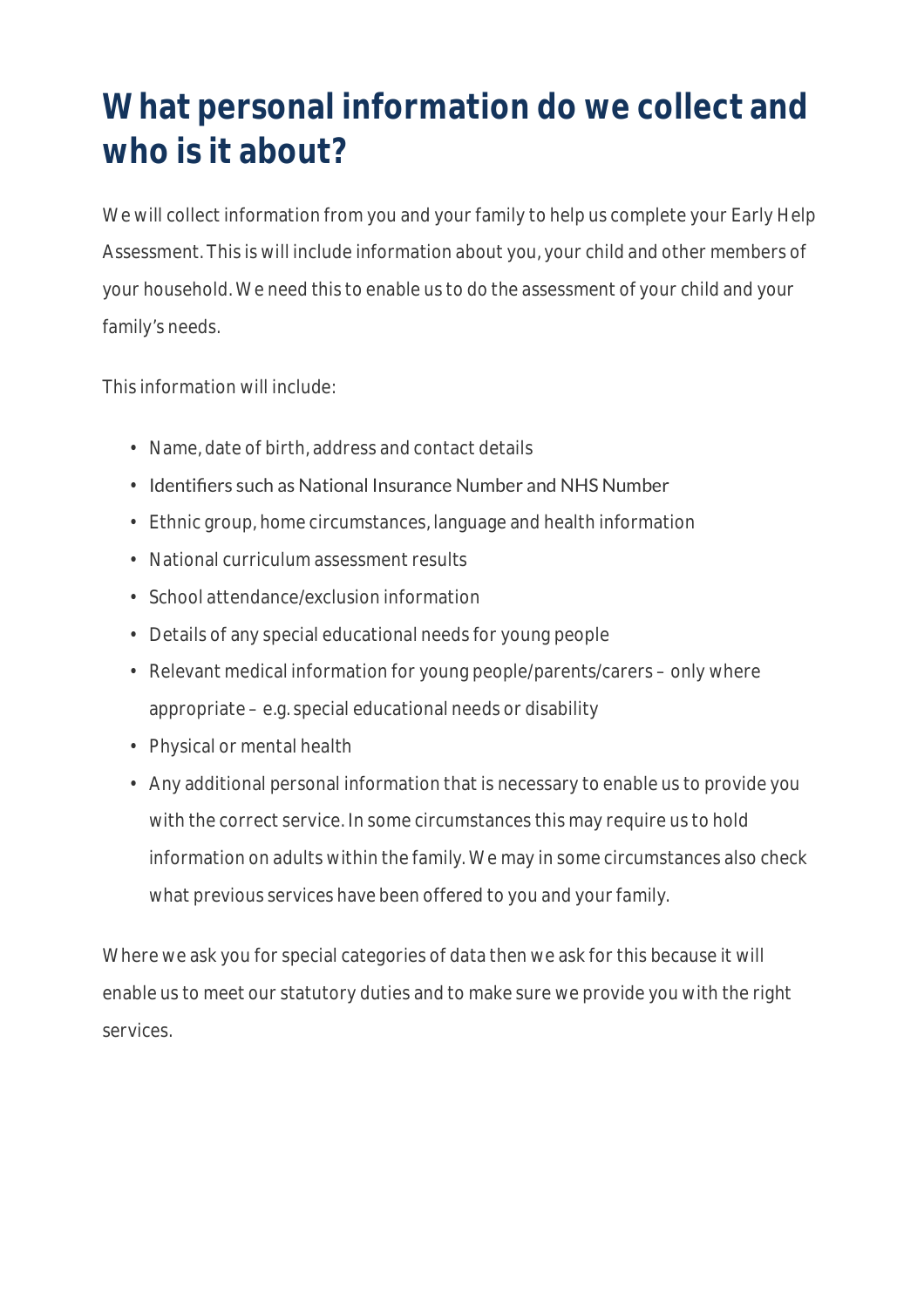## **Why do we ask for personal information and what do we do with it?**

Personal information is asked for during the Early Help process in order to ensure that the assessment captures current needs and strengths. This enables the worker supporting you to identify services who may be able to offer support for you and your family.

Both councils have statutory duties to improve the well-being of children and families in our area. Section 17 of the Children Act 1989 puts a duty on the local authority to provide services to children in need in their area and Section 10 of the Children's Act 2004 places a duty on the councils to improve wellbeing and to work with partners to do this. The Department for Education has also published Working Together to Safeguard Children which puts an emphasis on identifying those who would benefit from early help.

In data protection legislation, we need to identify a legal basis for processing personal data. For the Early Help services, we do so because we need to process personal information to perform our public duties in line with Article 6 (1) (e) of the GDPR. We process special category data in line with Article 9 2(h) of the GDPR as it is for the provision of health and social care.

#### **Do we ask you for consent?**

We use your information to deliver the early help services to you under our statutory duties. This means that we will not ask you for consent to use your information or share it with partners who will deliver those services. However we will explain what we are doing with your information, who we will share it with and importantly why. This means that there will be no surprises as to who is involved with you and your family. If you have any concerns about your information being shared then speak to your allocated worker - they will explain why it's necessary but also listen to your concerns to make sure that we work with you.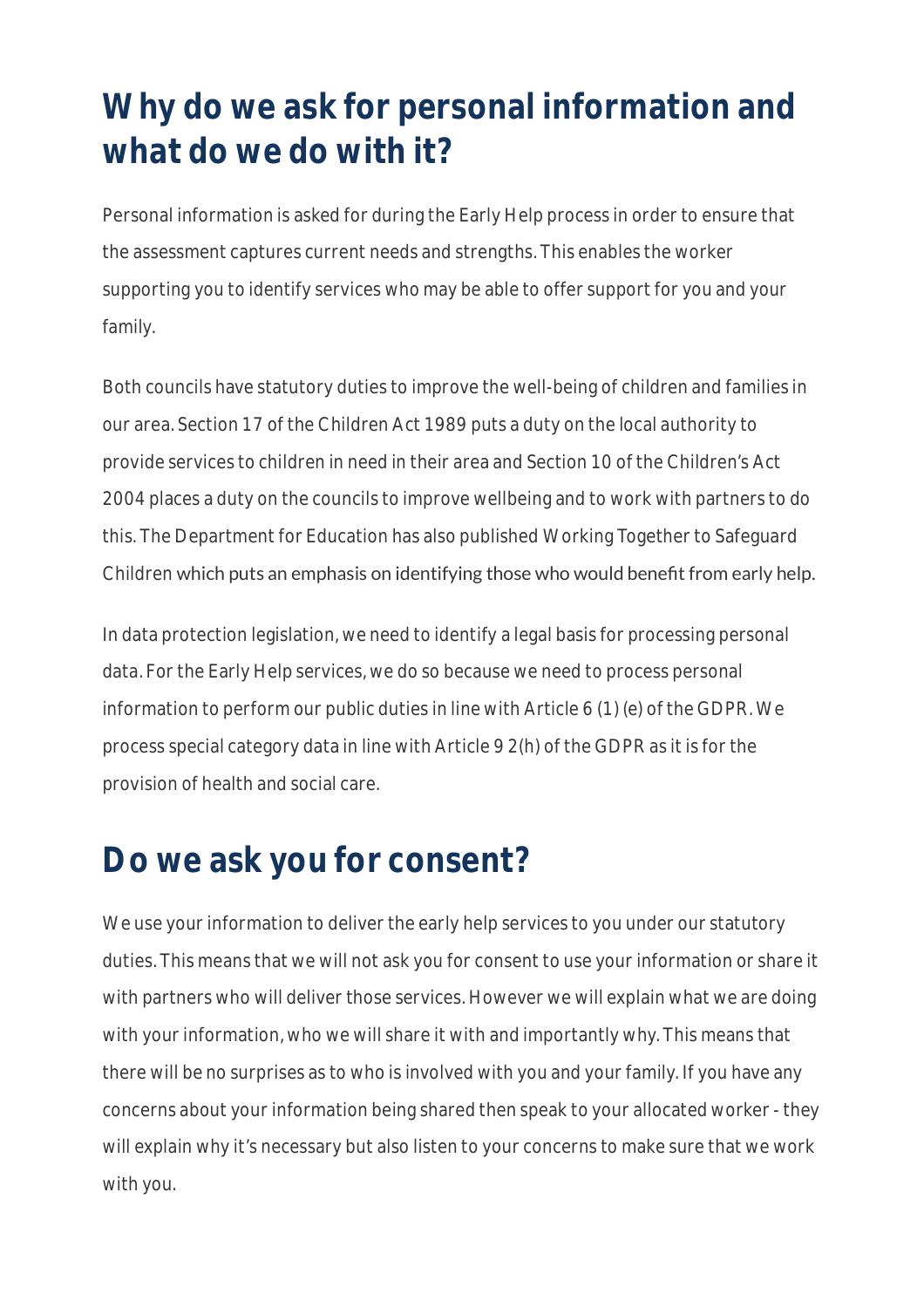### **How we use personal information to improve our services**

There will be times when your information may be used for statutory or data reporting purposes. This is done to monitor the performance of the Early Help service, and to assess and improve the effectiveness of the available support services in the city. For example, in order to know how well we are doing at supporting families who are having difficulties, we share information on households who qualify for the national Troubled Families programme with a research institute called the Office of National Statistics (ONS). The ONS will compare progress made by households which have received our support with similar households who have not. The anonymized information they send back to us will allow us to improve our services.

#### **Who do we receive information from?**

We receive information from all professionals that support children, young people and families across Peterborough and Cambridgeshire. This includes schools, nurseries, health professionals, youth services, specialist support services, DWP as well as charitable organisations. We will always explain to you who is providing information and why.

#### **Who do we share it with and why?**

We share information with the professionals and partners involved in providing your services. This includes colleagues in the council, schools, nurseries, health professionals, youth services, specialist support services, DWP, Cambridgeshire Constabulary as well as charitable organisations. We will always explain to you who is providing information and why.

In Cambridgeshire if you request help from an Early Help District Team, your information will be shared with colleagues in that team. If you request support from the Early Support